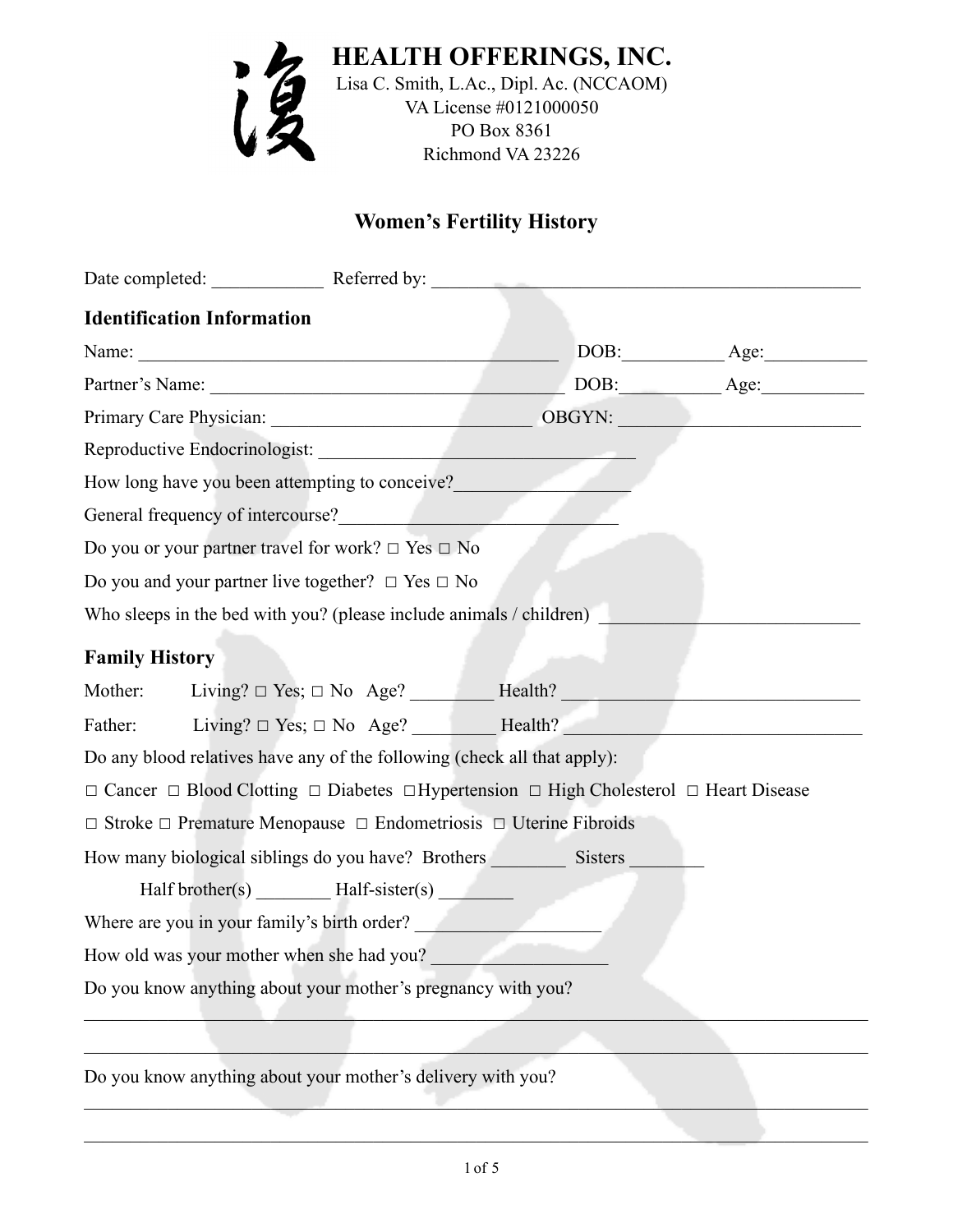Do you know if your mother smoked while pregnant with you?  $\Box$  Yes;  $\Box$  No;  $\Box$  Don't know Do you know if your mother drank alcohol while she was pregnant with you?  $\Box$  Yes;  $\Box$  No;  $\Box$  unknown Are you aware of any stresses or illnesses or accidents during your mother's pregnancy with you?

 $\mathcal{L}_\mathcal{L} = \mathcal{L}_\mathcal{L} = \mathcal{L}_\mathcal{L} = \mathcal{L}_\mathcal{L} = \mathcal{L}_\mathcal{L} = \mathcal{L}_\mathcal{L} = \mathcal{L}_\mathcal{L} = \mathcal{L}_\mathcal{L} = \mathcal{L}_\mathcal{L} = \mathcal{L}_\mathcal{L} = \mathcal{L}_\mathcal{L} = \mathcal{L}_\mathcal{L} = \mathcal{L}_\mathcal{L} = \mathcal{L}_\mathcal{L} = \mathcal{L}_\mathcal{L} = \mathcal{L}_\mathcal{L} = \mathcal{L}_\mathcal{L}$ 

 $\mathcal{L}_\text{max}$  and  $\mathcal{L}_\text{max}$  and  $\mathcal{L}_\text{max}$  and  $\mathcal{L}_\text{max}$  and  $\mathcal{L}_\text{max}$  and  $\mathcal{L}_\text{max}$ 

Do you know if you were breastfeed as a baby?  $\Box$  Yes;  $\Box$  No;  $\Box$  Don't know \*If you have been diagnosed with a hormone imbalance/disorder, please specify it here:

| Present weight:         | Present Height:                                                 |  |
|-------------------------|-----------------------------------------------------------------|--|
|                         | Have you had a history of weight changes? $\Box$ Yes; $\Box$ No |  |
| If yes, please explain: |                                                                 |  |
|                         |                                                                 |  |

 $\mathcal{L}_\mathcal{L} = \mathcal{L}_\mathcal{L} = \mathcal{L}_\mathcal{L} = \mathcal{L}_\mathcal{L} = \mathcal{L}_\mathcal{L} = \mathcal{L}_\mathcal{L} = \mathcal{L}_\mathcal{L} = \mathcal{L}_\mathcal{L} = \mathcal{L}_\mathcal{L} = \mathcal{L}_\mathcal{L} = \mathcal{L}_\mathcal{L} = \mathcal{L}_\mathcal{L} = \mathcal{L}_\mathcal{L} = \mathcal{L}_\mathcal{L} = \mathcal{L}_\mathcal{L} = \mathcal{L}_\mathcal{L} = \mathcal{L}_\mathcal{L}$ 

 $\mathcal{L}_\mathcal{L} = \mathcal{L}_\mathcal{L} = \mathcal{L}_\mathcal{L} = \mathcal{L}_\mathcal{L} = \mathcal{L}_\mathcal{L} = \mathcal{L}_\mathcal{L} = \mathcal{L}_\mathcal{L} = \mathcal{L}_\mathcal{L} = \mathcal{L}_\mathcal{L} = \mathcal{L}_\mathcal{L} = \mathcal{L}_\mathcal{L} = \mathcal{L}_\mathcal{L} = \mathcal{L}_\mathcal{L} = \mathcal{L}_\mathcal{L} = \mathcal{L}_\mathcal{L} = \mathcal{L}_\mathcal{L} = \mathcal{L}_\mathcal{L}$ 

\_\_\_\_\_\_\_\_\_\_\_\_\_\_\_\_\_\_\_\_\_\_\_\_\_\_\_\_\_\_\_\_\_\_\_\_\_\_\_\_\_\_\_\_\_\_\_\_\_\_\_\_\_\_\_\_\_\_\_\_\_\_\_\_\_\_\_\_\_\_\_\_\_\_\_\_\_\_\_\_\_\_\_\_

# **Menstrual History**

### *Bleeding*

At what age was your first menstrual period? (ok to approximate)

Did you cycle regularly after first period?  $\Box$  Yes;  $\Box$  No

If no, please describe:

Please list dates of your last 3 periods (if possible):

 $\mathcal{L}=\mathcal{L}=\mathcal{L}=\mathcal{L}=\mathcal{L}=\mathcal{L}=\mathcal{L}=\mathcal{L}=\mathcal{L}=\mathcal{L}=\mathcal{L}=\mathcal{L}=\mathcal{L}=\mathcal{L}=\mathcal{L}=\mathcal{L}=\mathcal{L}=\mathcal{L}=\mathcal{L}=\mathcal{L}=\mathcal{L}=\mathcal{L}=\mathcal{L}=\mathcal{L}=\mathcal{L}=\mathcal{L}=\mathcal{L}=\mathcal{L}=\mathcal{L}=\mathcal{L}=\mathcal{L}=\mathcal{L}=\mathcal{L}=\mathcal{L}=\mathcal{L}=\mathcal{L}=\mathcal{$ 

Over the last year, about how many days does your period last?

Over the last year, how many days from onset (of bleeding) to onset (of next period)

How heavy is your bleeding?  $\Box$  Light;  $\Box$  Normal;  $\Box$  Heavy

What day $(s)$  do you bleed the heaviest?

Will you also have loose stool on the heaviest day of flow?  $\Box$  Yes;  $\Box$  No

Are you afraid to wear light colored clothes during your period due to heavy flow?  $\Box$  Yes;  $\Box$  No

Will you bleed heavy at night or though to the sheets?  $\Box$  Yes;  $\Box$  No

Do you wonder about the lightness of your flow?  $\Box$  Yes;  $\Box$  No

If yes, please explain:

Do you spot or bleed between periods?  $\Box$  Yes;  $\Box$  No

If yes, please explain: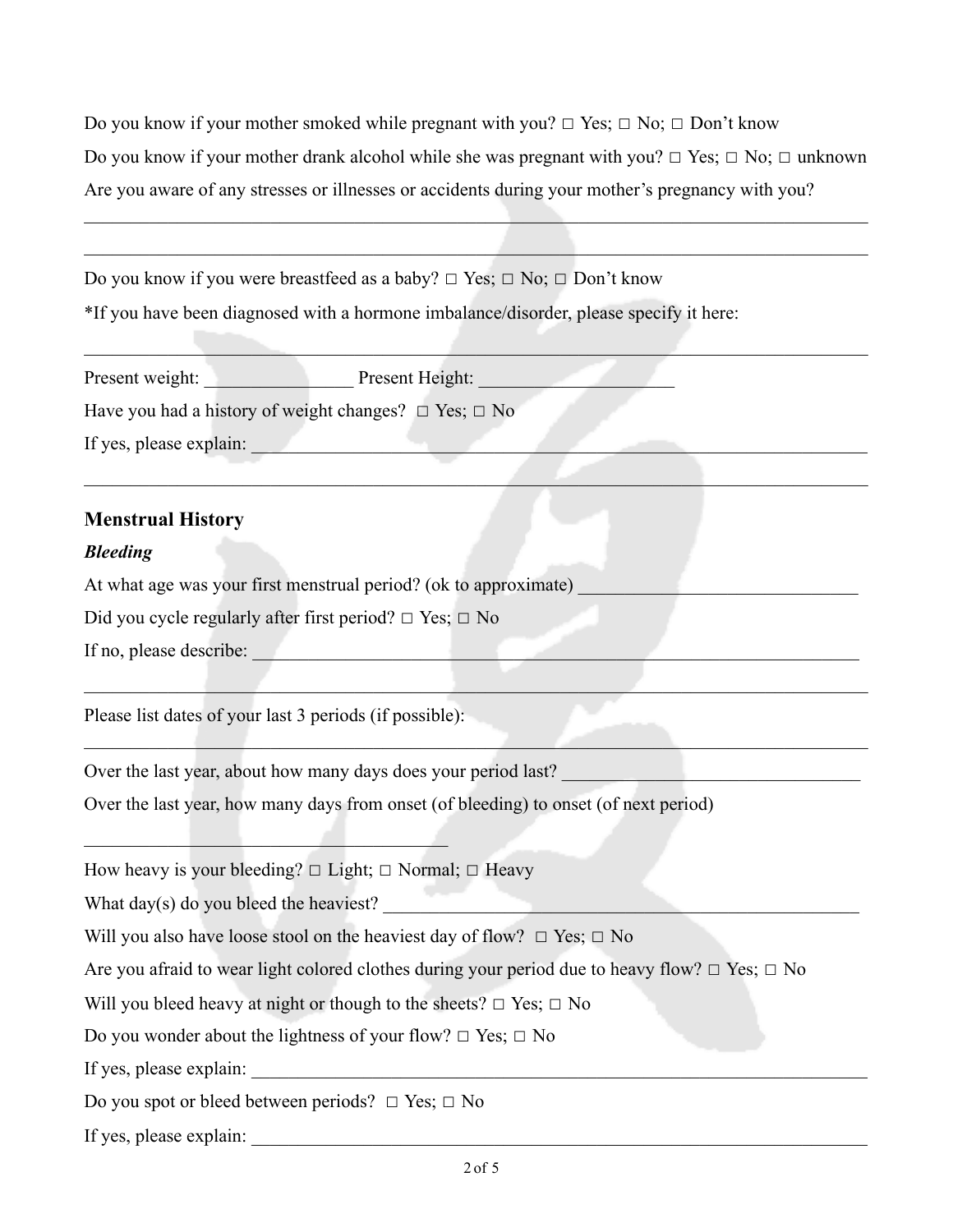Do you you skip periods?  $\Box$  Yes;  $\Box$  No

What Color is the menstrual blood?  $\Box$  Light red;  $\Box$  Red;  $\Box$  Dark Red;  $\Box$  Purple;  $\Box$  Black;  $\Box$  Brown

 $\mathcal{L}_\mathcal{L} = \{ \mathcal{L}_\mathcal{L} = \{ \mathcal{L}_\mathcal{L} = \{ \mathcal{L}_\mathcal{L} = \{ \mathcal{L}_\mathcal{L} = \{ \mathcal{L}_\mathcal{L} = \{ \mathcal{L}_\mathcal{L} = \{ \mathcal{L}_\mathcal{L} = \{ \mathcal{L}_\mathcal{L} = \{ \mathcal{L}_\mathcal{L} = \{ \mathcal{L}_\mathcal{L} = \{ \mathcal{L}_\mathcal{L} = \{ \mathcal{L}_\mathcal{L} = \{ \mathcal{L}_\mathcal{L} = \{ \mathcal{L}_\mathcal{$ 

\_\_\_\_\_\_\_\_\_\_\_\_\_\_\_\_\_\_\_\_\_\_\_\_\_\_\_\_\_\_\_\_\_\_\_\_\_\_\_\_\_\_\_\_\_\_\_\_\_\_\_\_\_\_\_\_\_\_\_\_\_\_\_\_\_\_\_\_\_\_\_\_\_\_\_\_\_\_\_\_\_\_\_\_

 $\mathcal{L}_\mathcal{L} = \mathcal{L}_\mathcal{L} = \mathcal{L}_\mathcal{L} = \mathcal{L}_\mathcal{L} = \mathcal{L}_\mathcal{L} = \mathcal{L}_\mathcal{L} = \mathcal{L}_\mathcal{L} = \mathcal{L}_\mathcal{L} = \mathcal{L}_\mathcal{L} = \mathcal{L}_\mathcal{L} = \mathcal{L}_\mathcal{L} = \mathcal{L}_\mathcal{L} = \mathcal{L}_\mathcal{L} = \mathcal{L}_\mathcal{L} = \mathcal{L}_\mathcal{L} = \mathcal{L}_\mathcal{L} = \mathcal{L}_\mathcal{L}$ 

Are you slow to start bleeding?  $□$  Yes;  $□$  No

Are you slow to end bleeding?  $□$  Yes;  $□$  No

Does your menstrual blood change color during?  $□$  Yes;  $□$  No

If yes, please explain:

Is there clotting with your menstrual flow?  $\Box$  Yes;  $\Box$  No; If yes, please describe:

Are menstrual blood clots:  $\Box$  small? (pea size);  $\Box$  Large? (quarter size);  $\Box$  Like sand? (dry)

Are the clots darker than the menstrual flow blood?  $\Box$  Yes;  $\Box$  No

Do you have fresh red blood after passing clots?  $\Box$  Yes;  $\Box$  No

Is there pain or distress passing clots?  $\Box$  Yes;  $\Box$  No

Overall, when menstruating do you feel:  $\Box$  good;  $\Box$  bad;  $\Box$  I have not noticed?

Please explain:

# *Cramping*

During your period, do you get menstrual cramps:  $\Box$  before;  $\Box$  during;  $\Box$  after;  $\Box$  I don't get cramps Are your cramps:  $\Box$  mild;  $\Box$  moderate;  $\Box$  bad;  $\Box$  very bad;  $\Box$  I don't get cramps Do you generally have to take something or do something for menstrual cramping?  $\Box$  Yes;  $\Box$  No If yes, please list what and/or explain pain relief methods:

 $\mathcal{L} = \{ \mathcal{L} = \{ \mathcal{L} = \mathcal{L} \}$  , where  $\mathcal{L} = \{ \mathcal{L} = \mathcal{L} \}$  , where  $\mathcal{L} = \{ \mathcal{L} = \mathcal{L} \}$ 

 $\mathcal{L}_\mathcal{L} = \mathcal{L}_\mathcal{L} = \mathcal{L}_\mathcal{L} = \mathcal{L}_\mathcal{L} = \mathcal{L}_\mathcal{L} = \mathcal{L}_\mathcal{L} = \mathcal{L}_\mathcal{L} = \mathcal{L}_\mathcal{L} = \mathcal{L}_\mathcal{L} = \mathcal{L}_\mathcal{L} = \mathcal{L}_\mathcal{L} = \mathcal{L}_\mathcal{L} = \mathcal{L}_\mathcal{L} = \mathcal{L}_\mathcal{L} = \mathcal{L}_\mathcal{L} = \mathcal{L}_\mathcal{L} = \mathcal{L}_\mathcal{L}$ 

Do you get cramps during ovulation?  $\Box$  Yes;  $\Box$  No

Do you get emotional during ovulation?  $\Box$  Yes;  $\Box$  No

If yes, please explain:  $\blacksquare$ 

Do you get more tired during ovulations?  $\Box$  Yes;  $\Box$  No;  $\Box$  I haven't noticed

## *Premenstrual History*

Do you get sore breasts?  $\Box$  Yes;  $\Box$  No

Do you have skin break outs?  $\Box$  Yes;  $\Box$  No; If yes, where?

Do you get food cravings?  $\Box$  Yes;  $\Box$  No; If yes, what do you crave?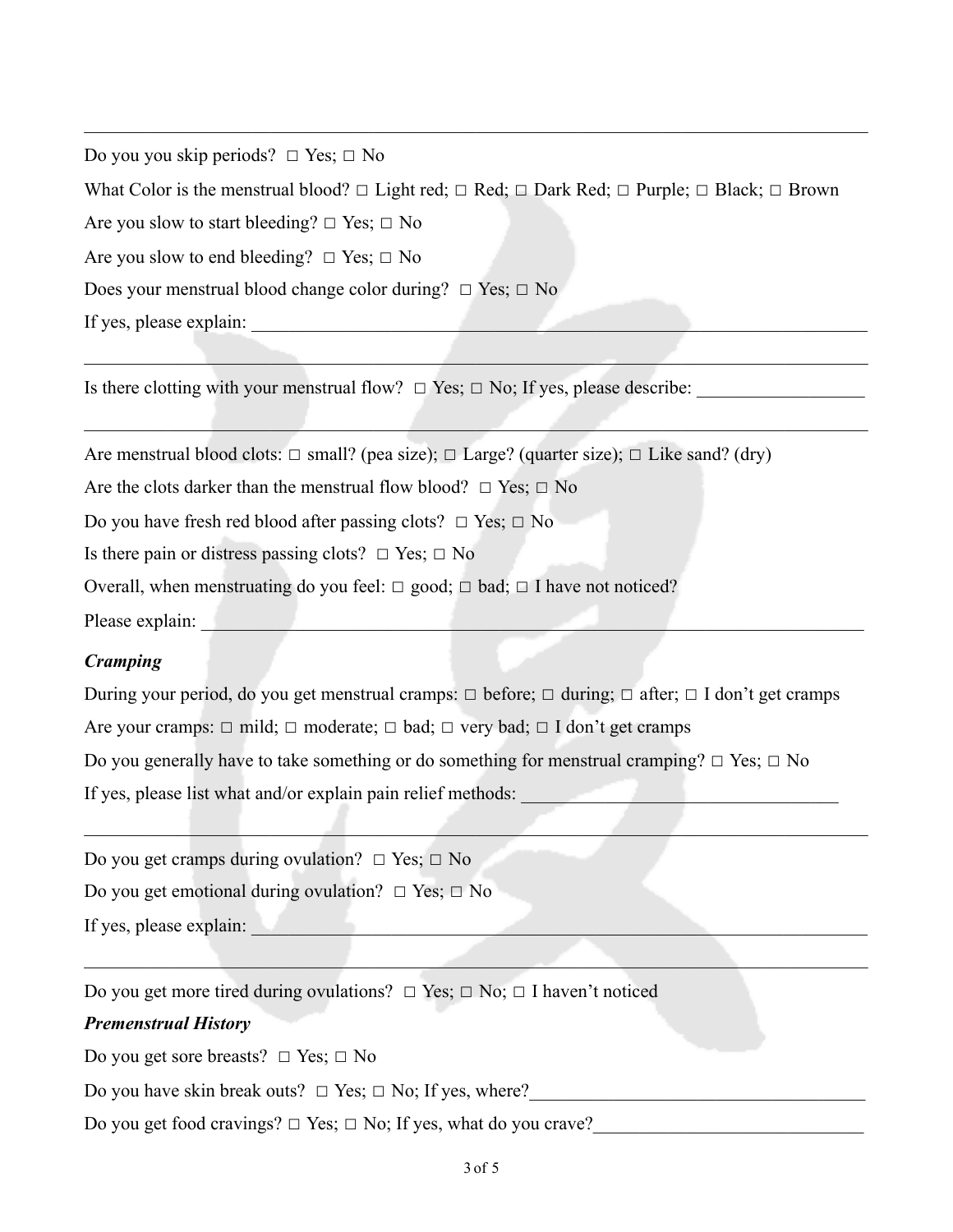Do you get emotional before your menstrual period?  $\Box$  Yes;  $\Box$  No If yes, can you identify with:  $\Box$  Tearful;  $\Box$  Frustrated;  $\Box$  Aggressive;  $\Box$  Sudden Outbursts Do you get stomach bloating before your period?  $\Box$  Yes;  $\Box$  No Do you retain water before your period?  $□$  Yes;  $□$  No If yes, in  $\Box$  fingers;  $\Box$  face;  $\Box$  feet;  $\Box$  other Overall do you associate your periods to be painful?  $□$  Yes;  $□$  No Overall do you associate your periods to be too long?  $\Box$  Yes;  $\Box$  No Overall, do you think your periods are too light?  $\Box$  Yes;  $\Box$  No Overall do you avoid any activities while on your period?  $\Box$  Yes;  $\Box$  No If yes, what? Please explain: **Pregnancy History**

Have you ever had a positive pregnancy test?  $\Box$  Yes;  $\Box$  No

How many pregnancies have you had?

How many children do you have?

Have you had any premature births?  $\Box$  Yes;  $\Box$  No

Have you had any miscarriages?  $\Box$  Yes;  $\Box$  No If so, which trimester?

Have you had a D&C performed ever?  $\Box$  Yes;  $\Box$  No

Do you have adopted children?  $\Box$  Yes;  $\Box$  No; Are you in the adoption process?  $\Box$  Yes;  $\Box$  No

 $\mathcal{L}_\text{max}$  and  $\mathcal{L}_\text{max}$  and  $\mathcal{L}_\text{max}$  and  $\mathcal{L}_\text{max}$  and  $\mathcal{L}_\text{max}$  and  $\mathcal{L}_\text{max}$ 

If you have had a child(ren) before, please list their present sex  $\&$  age(s)

### **Fertility Therapy History**

| Have you ever been treated for infertility before? $\Box$ Yes; $\Box$ No                  |
|-------------------------------------------------------------------------------------------|
| If yes, where and when?                                                                   |
| Dr/Practice?                                                                              |
| If yes, were you given a diagnosis? $\Box$ No; $\Box$ Yes                                 |
| If yes, diagnosis?                                                                        |
| Have you taken medication to help you ovulate (outside of IUI/IVF)? $\Box$ Yes: $\Box$ No |
| When?<br>How long?                                                                        |
| Have your fallopian tubes been evaluated medically? $\square$ Yes; $\square$ No           |
| What were the results?                                                                    |
| Have you had any tubal operations? $\Box$ Yes; $\Box$ No                                  |